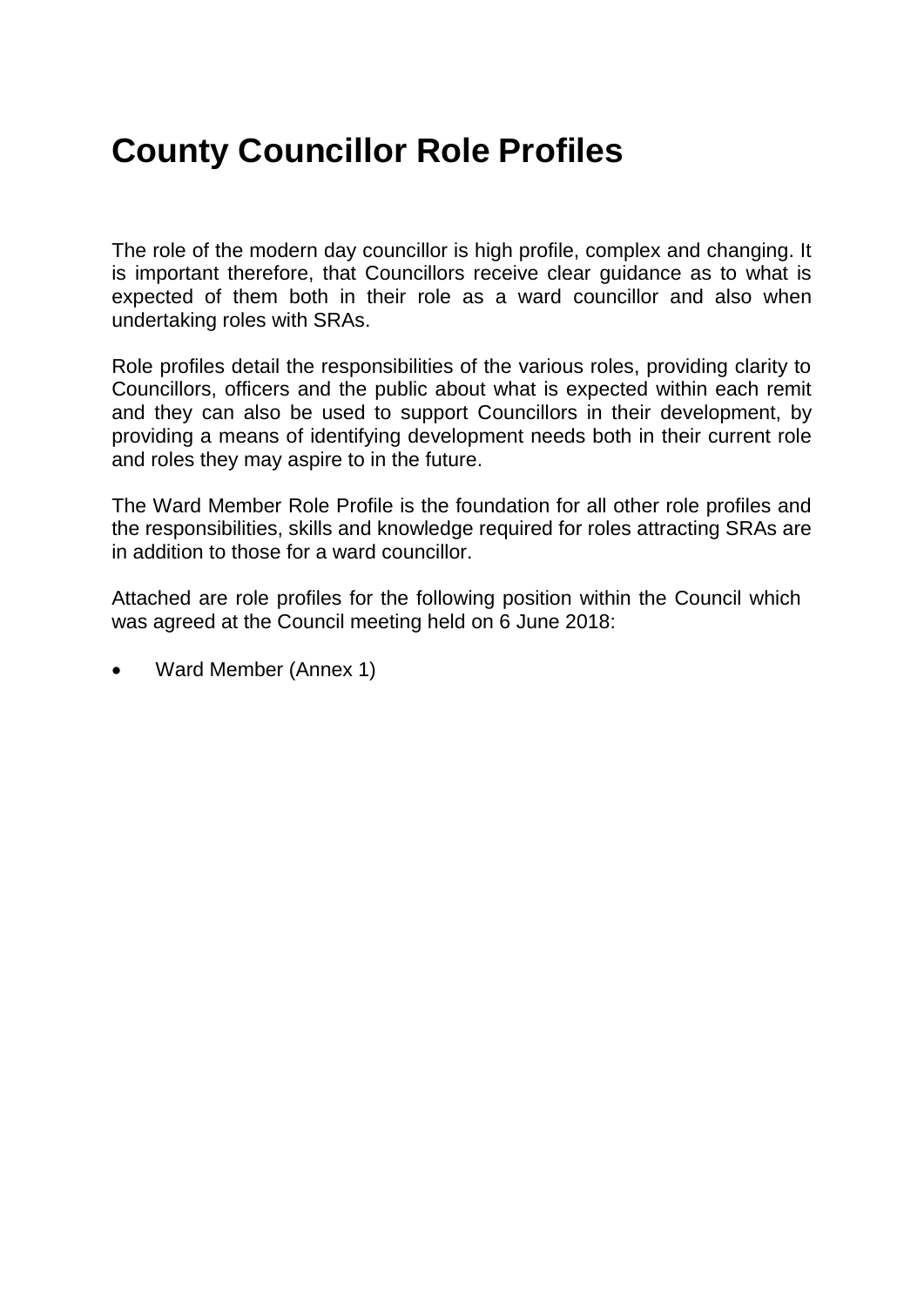#### Annex 1

## **Ward Member Role Profile**

#### **Accountable to:**

- The public.
- Full Council.

### **Role Purpose**

Elected Members will be expected to:

- Represent the views of their local community.
- Deal with constituents' enquiries and representations undertaking casework on their behalf and serving all fairly and equally.
- Liaise with Cabinet Members, other Councillors, Council officers and partner organisations to ensure that the needs of local communities are identified, understood and supported.
- Participate in the democratic process and the good governance of the County Council.
- Represent the Council when appointed to outside bodies.
- Act at all times with probity and propriety and in the best interests of the Council.
- Uphold the Council's Constitution at all times.

#### **Main Duties and Responsibilities include to:**

- Act as a community champion and leader for their constituency and for the county, providing direction, resolving concerns and reconciling competing views and interests within their local communities.
- Represent individual constituents, undertaking casework on their behalf.
- Develop and maintain knowledge of how the Council works and represent the Council to the community.